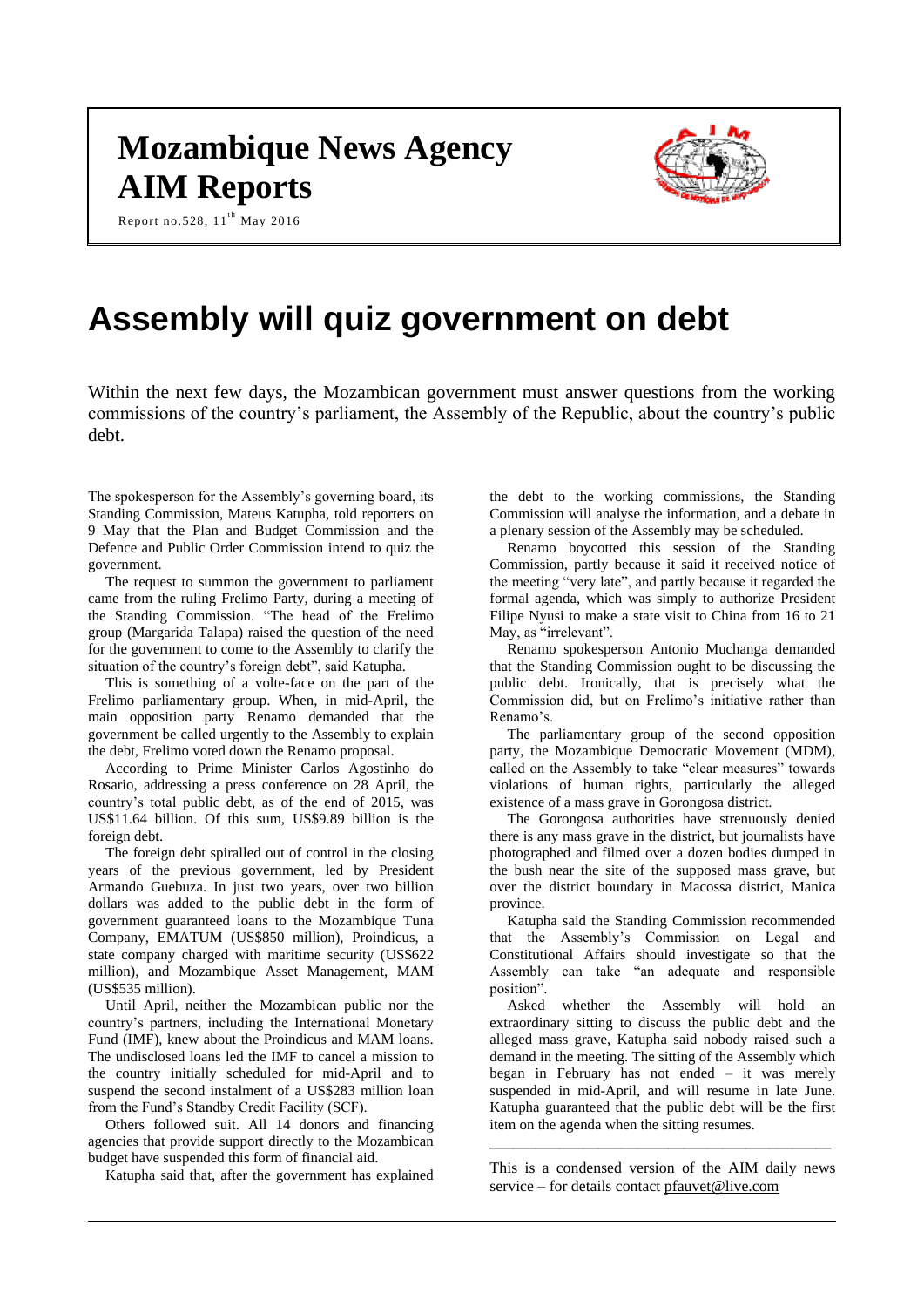## **President Nyusi urges sustainable use of natural resources**

President Filipe Nyusi on 10 May urged the population of Metarica district, in the northernmost province of Niassa, to use the forestry and wildlife resources of the region in a sustainable manner.

Speaking at a rally in Namacunde locality, President Nyusi said that the Niassa Reserve, the largest conservation area in the country, is rich in trees and fauna, and must be protected and preserved, in order to avoid environmental degradation.

The President urged farmers in the district to use tractors to increase the area under cultivation and boost production and productivity. He added that the Portuguese company Joao Ferreira dos Santos is hiring tractors out to peasant farmers, who do not have to pay for this service immediately.

As in his other recent rallies, President Nyusi also stressed the need for dialogue among Mozambicans, in order to obtain peace. This, he said, was the indispensable condition for development.

One participant at the rally complained that Metarica is classified as a "third class" district, which he regarded as a term of contempt. However, the President explained that objective factors determine whether a district is considered first, second or third class. "To be considered first class, a district must have infrastructures such as banks, and Metarica does not yet have them", he said. "It is a third class district because it still needs a lot more support than other districts".

"Older people know very well what Metarica was in the colonial period", added President Nyusi. "Today it is very different. We shall work to improve it still further".

## **President lays first stone for bridge over Lunho River**

President Nyusi on 9 May laid the first stone for the construction of a bridge over the Lunho River, which will link the Messumba and Ngoo localities in Lago district, in Niassa province.

The bridge is estimated to cost 200 million meticais (US\$3.8 million at current exchange rates), paid for entirely out of the Mozambican state budget. The bridge will be built by the Mozambican contractor Construcoes Casame. It will be 136 metres long and 9.9 metres wide, including walkways for pedestrians.

The bridge will be built high enough to ensure that, for at least the next hundred years, the largest flood likely in Niassa will not be able to reach it.

Currently, vehicles drive across the river bed, which means that the crossing can only be made in the dry season when there is little or no water in the river. But in the rainy season, it is impossible to cross from Messumba to Ngoo.

Messumba is an area of considerable mineral potential, particularly for limestone. A new bridge would thus stimulate exploitation of these deposits, as well as the movement of agricultural and livestock products. It will also create conditions for the establishment of public services in Messumba, as well as for the development of cross-border trade with Malawi.

Addressing a crowd at the bridge site, President Nyusi recalled that the last time he was here, before he was elected president, he promised that a bridge would be built. That promise was now becoming a reality.

"Today I have come to say that the construction of the bridge is going to begin", said President Nyusi. "The next time I come here, I want to drive over the bridge".

## **New operating theatre opened in Mandimba**

President Nyusi on 10 May inaugurated a new operating theatre in Mandimba Rural Hospital in Niassa province.

Creating the new theatre cost 11 million meticais (US\$208,000) and will allow for most common types of surgery including caesarean births.

In the past, President Nyusi said, residents of Mandimba who required surgery had to travel to the provincial capital, Lichinga, or cross the border into Malawi.

"Many people pass through Mandimba, since it's on a transport corridor", he said. "But until now the hospital couldn't attend to all the illnesses that occurred. This new theatre is a great step forward in solving the health problems of the population".

Abrantes Ferreira, a surgical technician at the hospital, told reporters that the inauguration of the operating theatre is a gain not only for patients but also for the economy of the hospital. It will save money, and reduce the use of ambulances to ferry patients in need of surgery to Lichinga.

"Last year the cost of fuel and of other expenses to transfer patients (128 cases in all) to the provincial hospital in Lichinga was about 700,000 meticais", Ferreira said.

Hospital administrator Nuro Ismael said that the great challenge posed with the opening of the new operating theatre is to ensure that there are enough blood donors, for without blood it will be impossible to undertake any major surgery.

"The public are not yet prepared", said Ismael. "They have not yet understood that giving blood means saving lives. Although blood is not sold, we are working to ensure a snack for blood donors, as an incentive".

Ismael hopes that the message of donating blood will be carried into Mandimba communities through schools, churches, and mosques.

## **Malawi requests ambush investigation**

The Malawian government has written to the Mozambican authorities requesting an investigation into an attack in April in which four Malawian citizens were killed, according to a report in the Malawian paper "The Nation".

The attack occurred on 23 April when unidentified gunmen in Barue district, in the central Mozambican province of Manica, attacked a bus carrying 24 Malawians who were on their way to South Africa.

Four of the Malawians were killed and three were seriously injured. They received medical treatment at the hospital in the provincial capital, Chimoio.

The main road from Chimoio to Tete city and on to Malawi runs through Barue, where, in the last couple of months, vehicles have frequently come under attack from gunmen of the country's largest opposition party Renamo.

Malawian Foreign Minister, Francis Kasaila told reporters that the Malawian government has "requested Mozambique to investigate and provide an official report on the incident that led to the deaths of four innocent Malawians".

Kasaila added that 17 survivors of the ambush returned to Malawi on 30 April and that arrangements are under way to repatriate the three who were hospitalised in Chimoio.

Kasaila advised Malawians travelling to South Africa to avoid taking the route through Mozambique.

Malawian road hauliers have also suffered from Renamo attacks. When Renamo gunmen dug a trench across the main road in mid-April, a Malawian registered truck carrying timber was forced to stop at the gap in the road. Renamo then attacked it and set it on fire.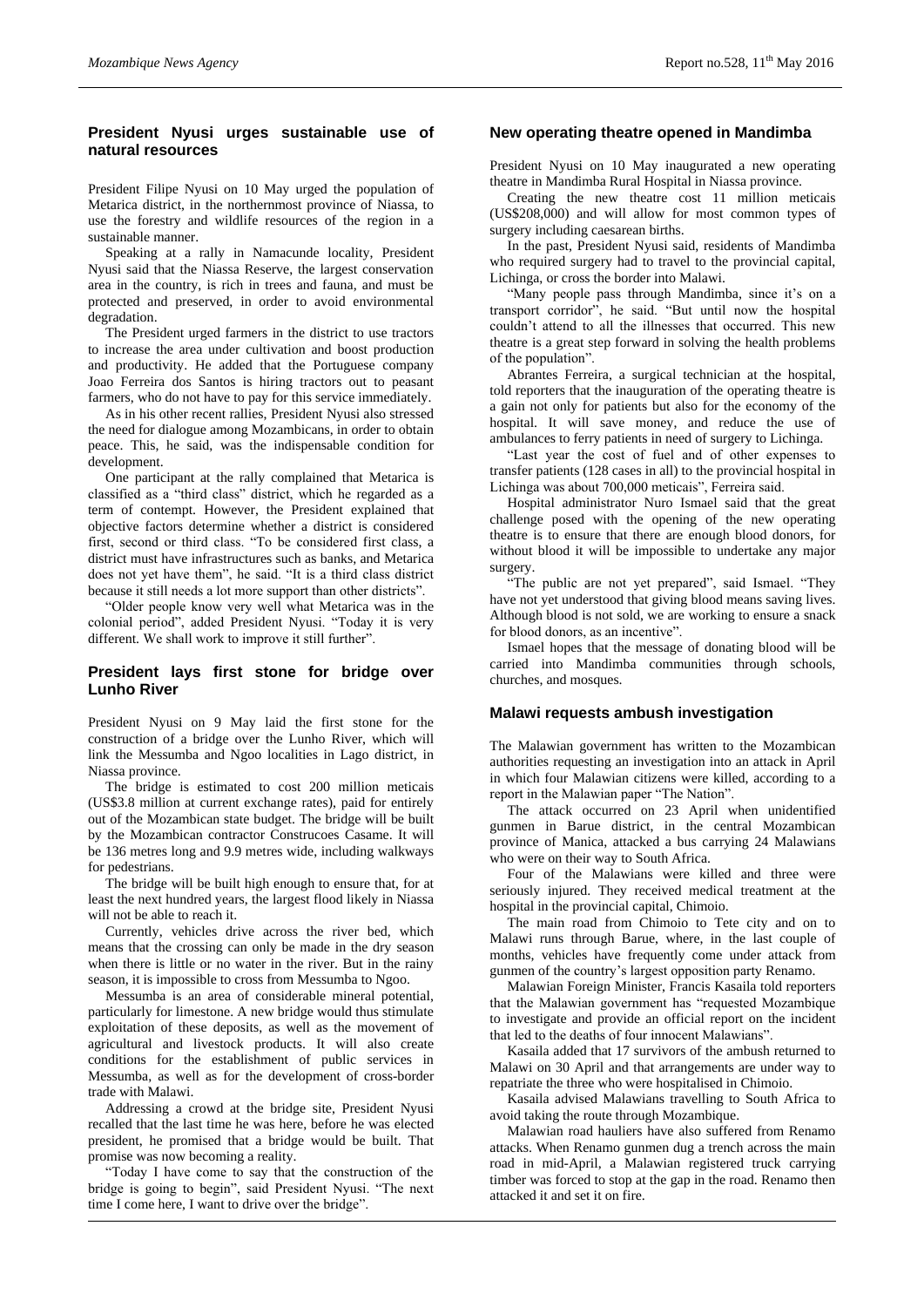## **Metals of Africa raises funds for graphite project**

The Australian company Metals of Africa will raise US\$2.9 million through a share placement to fund the development of its Montepuez and Balama Central graphite projects in the northern Mozambican province of Cabo Delgado.

In a statement, the company said that the shares were priced at a fifteen per cent discount from a ten-day weighted average share price and that the placement has been oversubscribed. In addition, the company will offer all eligible shareholders the chance to buy up to \$370,000 worth of shares at the same price.

The funds will be used for a feasibility study, bulk sample, and metallurgical test work, and as general working capital.

Metals of Africa also stated that two companies involved in drilling and design services have agreed to accept half of their fees in shares.

The Montepuez project contains an estimated 6.3 million tonnes of graphite and 163,000 tonnes of vanadium oxide. In addition, the Balama project holds an estimated 1.7 million tonnes of graphite and 34,000 tonnes of vanadium oxide.

Graphite is a highly valued form of carbon due to its properties as a conductor of electricity. It is used in batteries and fuel cells and is the basis for the "miracle material" graphene, which is the strongest material ever measured, with vast potential for use in the electronics industries.

#### **China grants \$16 million to Mozambique**

The Mozambican and Chinese governments signed an agreement in Maputo on 4 May under which China is to grant US\$16 million for the purchase of 80 buses and the opening of 200 boreholes for drinking water.

The agreement was signed by Deputy Foreign Minister Nyeleti Mondlane and the Chinese ambassador Sun Jian.

The money will be used to build a China-Mozambique Cultural Centre in Maputo. The Chinese government has also promised to donate 10,000 tonnes of grain to Mozambique to boost the country's food security, threatened by the drought that has hit the southern and central provinces.

A condition of the agreement is that the buses must be purchased from Matchedje Motors, the Chinese financed factory in the southern city of Matola which is the only vehicle assembly plant in Mozambique.

Su Jian took the opportunity to announce that this month Chinese companies will begin ten construction jobs in Mozambique – these include a professional training school in Nampula, the paediatric building in Beira Central Hospital, and a residential block for Mozambican doctors in Maputo.

Su made it clear that China is not worried by the enormous expansion of Mozambique's public debt in recent years. "Mozambique is a very attractive country for us, and it has attracted many Chinese business people", he said. "If the economy is not doing well, that's not what we find".

#### **Canada supports civil registration system**

The Canadian government has pledged to disburse 19.5 million Canadian dollars (US\$ 15.2 million) to support, over a five-year period, the programme of the Mozambican government for Civil Registration and Life Statistics.

The agreement was signed by the head of cooperation at the Canadian High Commission, Mhairi Petersen, and the representative of the United Nations Children's Fund (UNICEF) in Maputo, Marcoluigi Corsi, and was witnessed by Justice Minister Isaque Chande.

Corsi said this funding will help strengthen the legislation on child registration, advocate for registration, and create an environment favourable for civil registration. This environment includes establishing a legislative and regulatory framework to support the new civil registration system, with tasks and responsibilities clearly defined for each of the institutions involved.

The initiative also covers the registration of life events, through a simple and decentralized civil registration system, which will allow the registration of all births and deaths. Citizens will be able to obtain their certificates of these events free of charge.

Chande stressed the importance of the Canadian support in attaining the objectives of the government's programme in this area, which involve high costs. "In Mozambique more than 52 per cent of children have no birth registration document, and in 2013 only 12.1 per cent of deaths were registered", the Minister added. "The funds from Canada will help fill in these gaps".

# **Food available for drought victims this month**

The Mozambican government says food aid for this month is guaranteed for 462,000 people affected by the severe drought hitting the southern and central regions of the country.

The government spokesperson, Deputy Health Minister Mouzinho Saide, gave this assurance on 3 May at the end of the weekly meeting of the Council of Ministers (Cabinet).

He told reporters that the government is coordinating activities to mitigate the effects of the drought. This includes continuing to provide food aid and rehabilitating boreholes for water supply in the drought-stricken areas.

Last month, the government declared a "red alert" for the southern and central provinces due to the drought. Some rain fell in April in southern Mozambique, but not enough to ensure an agricultural recovery, and so much of this year's harvest in the affected provinces is regarded as lost.

### **Tax Authority confident it can meet targets**

The Mozambican Tax Authority (AT) collected 35.6 billion meticais (US\$672 million) in the first quarter of this year, according to AT chairperson, Amelia Nakhare.

Informing Prime Minister Carlos Agostinho do Rosario on 29 April of the current tax collection situation, Nakhare said the amount collected in the first three months was about 20 per cent of the annual target of 176 billion meticais.

She assured the Prime Minister that everything was being done to surpass the target, despite the adverse circumstances facing the Mozambican economy. She based her optimism on the fact that more money was collected in January-March this year than in the same period of 2015 (when the figure had been 31 billion meticais).

But Nakhare warned of unfavourable factors, including the depreciation of the national currency, the metical, natural disasters (notably the drought hitting southern and central Mozambique), and the military tensions with Renamo.

She said the AT was relying on inspections of establishments and auditing their invoices, in order to ensure that all Value Added Tax (VAT) owed is collected. Currently, VAT accounts for 40 per cent of all revenue collected.

Nakhare's major concern was the decline in revenue from taxation on foreign trade. She thought one way of obtaining more revenue for the state would be by speeding up the auctions of goods seized as contraband or for various other irregularities.